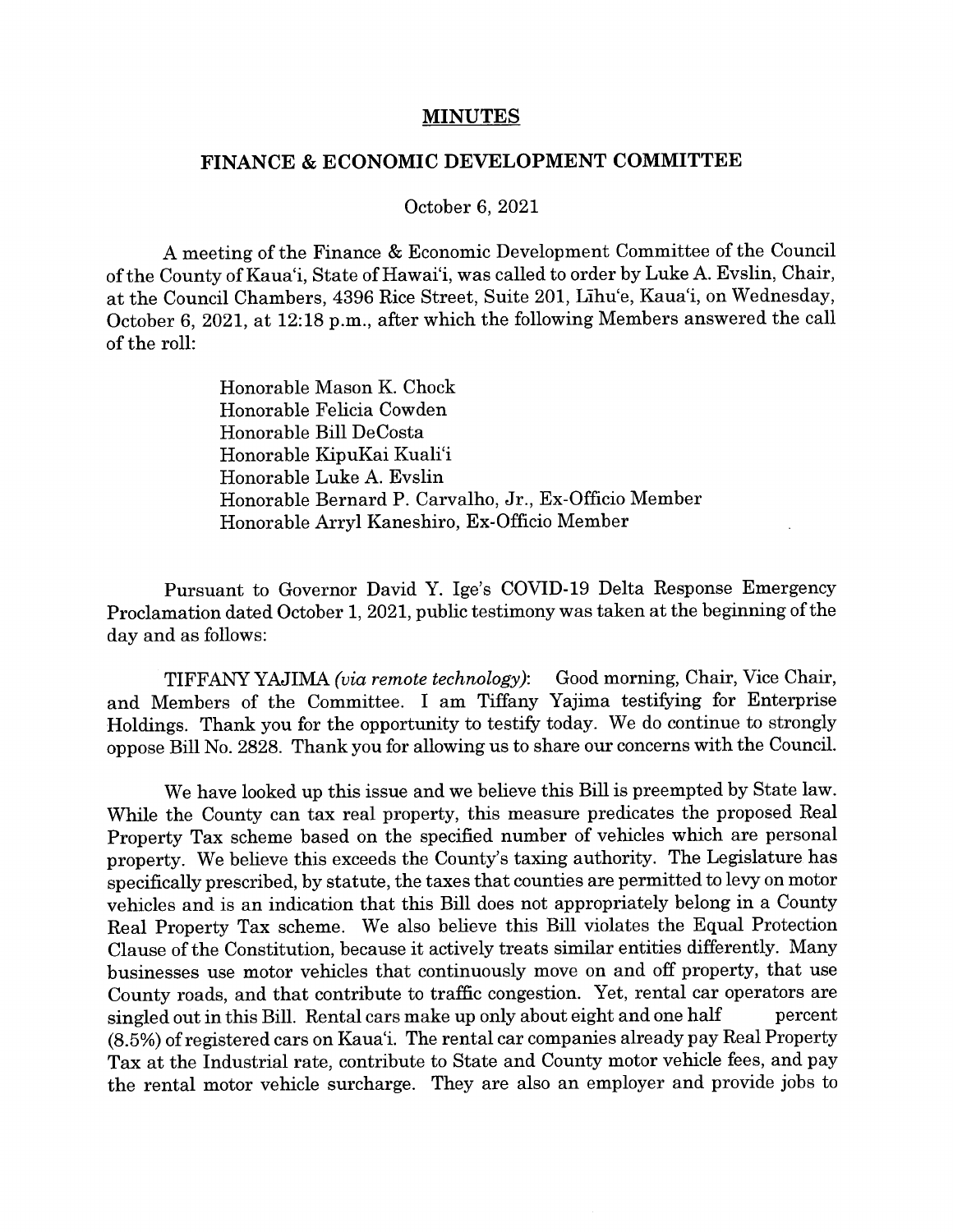residents. Enterprise Rent-A-Car is very open to working with the Administration and the Council to find solutions identified in the Bill. At this time, we ask that the measure be deferred in favor of allowing continued discussions to occur. Thank you for your time. Aloha.

Council Chair Kaneshiro: Thank you, Tiffany.

There being no further testimony, the meeting proceeded as follows:

Minutes of the September 15, 2021 Finance & Economic Development Committee Meeting.

Upon motion duly made by Councilmember Kuali'i, seconded by Councilmember DeCosta, and unanimously carried, the Minutes of the September 15, 2021 Finance & Economic Development Committee Meeting was approved.

Committee Chair Evslin: The motion is carried. Clerk, can you please read the next item on the agenda.

Bill No. 2828 A BILL FOR AN ORDINANCE AMENDING CHAPTER 5A, KAUA'I COUNTY CODE 1987, AS AMENDED, ESTABLISHING A COMMERCIAL VEHICULAR RENTAL REAL PROPERTY TAX CLASS (This item was Deferred to the December 1, 2021.)

Councilmember Chock moved to approve Bill No. 2828, seconded by Councilmember Kuali'i.

Committee Chair Evslin: We received written testimony on this item, and we had one (1) registered speaker that provided testimony earlier. This is the rental car operations Real Property Tax Class Bill that we deferred at the last meeting to give time to the Administration to look into concerns that were raised in submitted testimony. The Administration has submitted another request to defer this matter to the December 1, 2021, Committee Meeting. I personally would like to honor that request, but before we make that motion to defer, which will cut off all discussion, does anyone have any questions for the Administration? Councilmember Cowden.

Councilmember Cowden: Can you just tell us why we want to defer? I will support it, but maybe just so we have it on the record.

There being no objection, the rules were suspended.

MICHAEL A. DAHILIG, Managing Director (via remote technology): Good afternoon. Just in response, Councilmember Cowden, our request for deferral was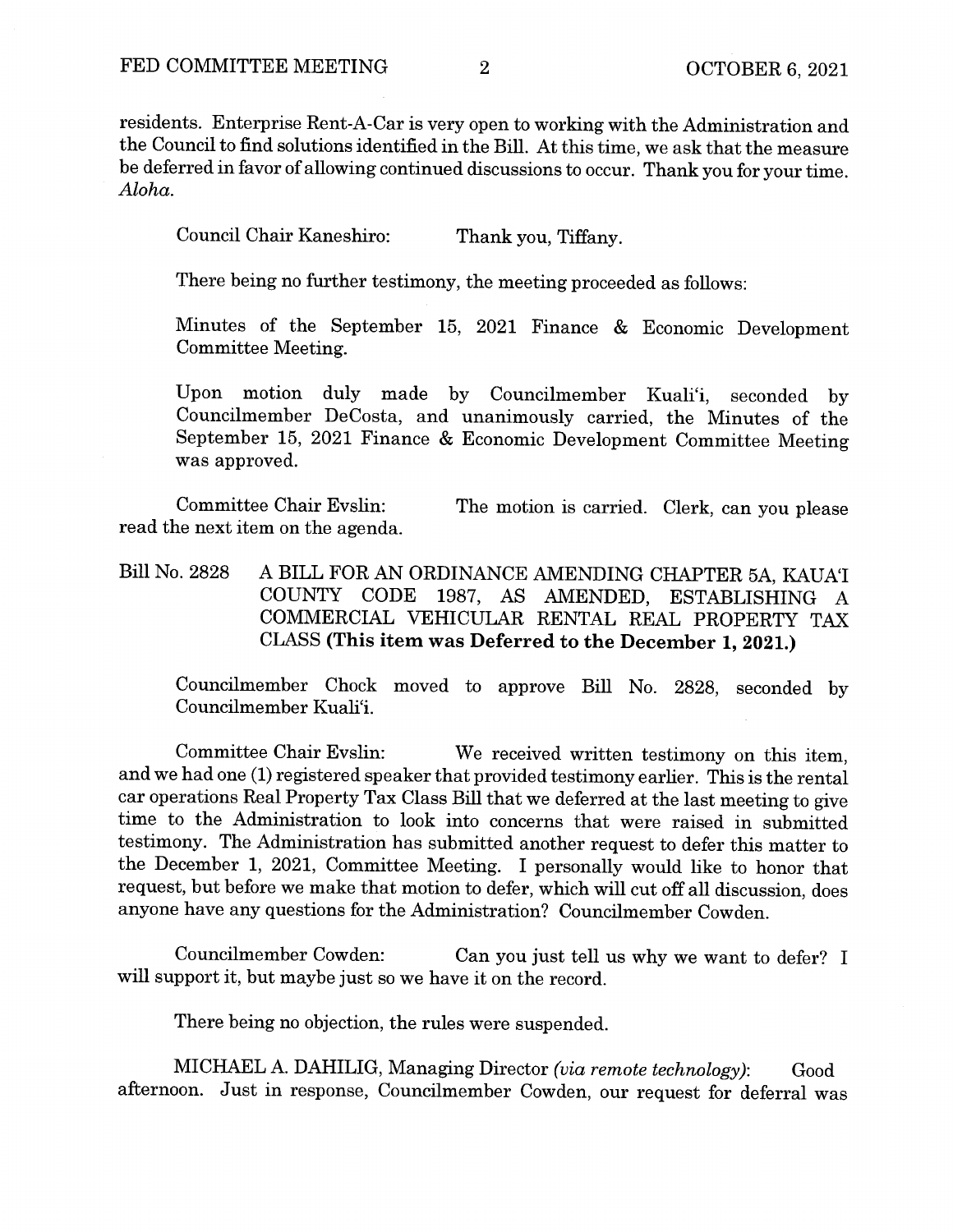transmitted predicated on ongoing discussions that we have been having with the members of the rental car community that have reached out and have been wanting to discuss the broader contextual issues relating to traffic on the island. I think we certainly would always prefer a nonlegal recourse for any type of potential solutions to things and we feel that having a couple of months to talk through some of what the private sector can do as community members to commit to the process, should be heard out. We certainly want to do that. We will be reaching out formally to the Council Chair and the Committee Chair, about trying to start including them into discussions with these members to see if there can be <sup>a</sup> better understanding of what is happening here and how this can be resolved by private-sector action, and not just through mandates. I do not want to give the impression that the discussions are going to result in some type of magical or grammary-types of responses, but we should at least let the response time be allowed with a deferral, so that we can have some free discussion. At this point, we do want to respect that outreach and allow for some free discourse to happen before moving on with potential amendments that we would present to the Council in a couple of months.

Councilmember Cowden: Thank you. I appreciate that and I think it is always a good opportunity, where possible, to work together if we can. If there is a good solution, thank you for looking into that.

Committee Chair Evslin: Members, are there any additional questions.

There being no objections, the meeting was called back to order and proceeded as follows:

Committee Chair Evslin: Could we get a motion to defer to December 1, 2021?

(Written testimony was received and one registered speaker testified regarding this agenda item.)

Councilmember Chock moved to defer Bill No. 2828 to December 1, 2021, seconded by Councilmember Carvalho, and carried by the following vote:

| FOR DEFERRAL:                         |      | Chock, Cowden,           |                                                |
|---------------------------------------|------|--------------------------|------------------------------------------------|
|                                       |      | DeCosta, Kuali'i, Evslin | $TOTAL-5$ .                                    |
| AGAINST DEFERRAL:                     | None |                          | $\text{TOTAL} - 0$ ,                           |
| <b>EXCUSED &amp; NOT VOTING: None</b> |      |                          | $TOTAL - 0.$                                   |
| RECUSED & NOT VOTING: None            |      |                          | $\text{TOTAL} - 0.$                            |
| Committee Chair Evslin:               |      |                          | The motion is carried. Clerk, could you please |
| read the next item on our agenda?     |      |                          |                                                |